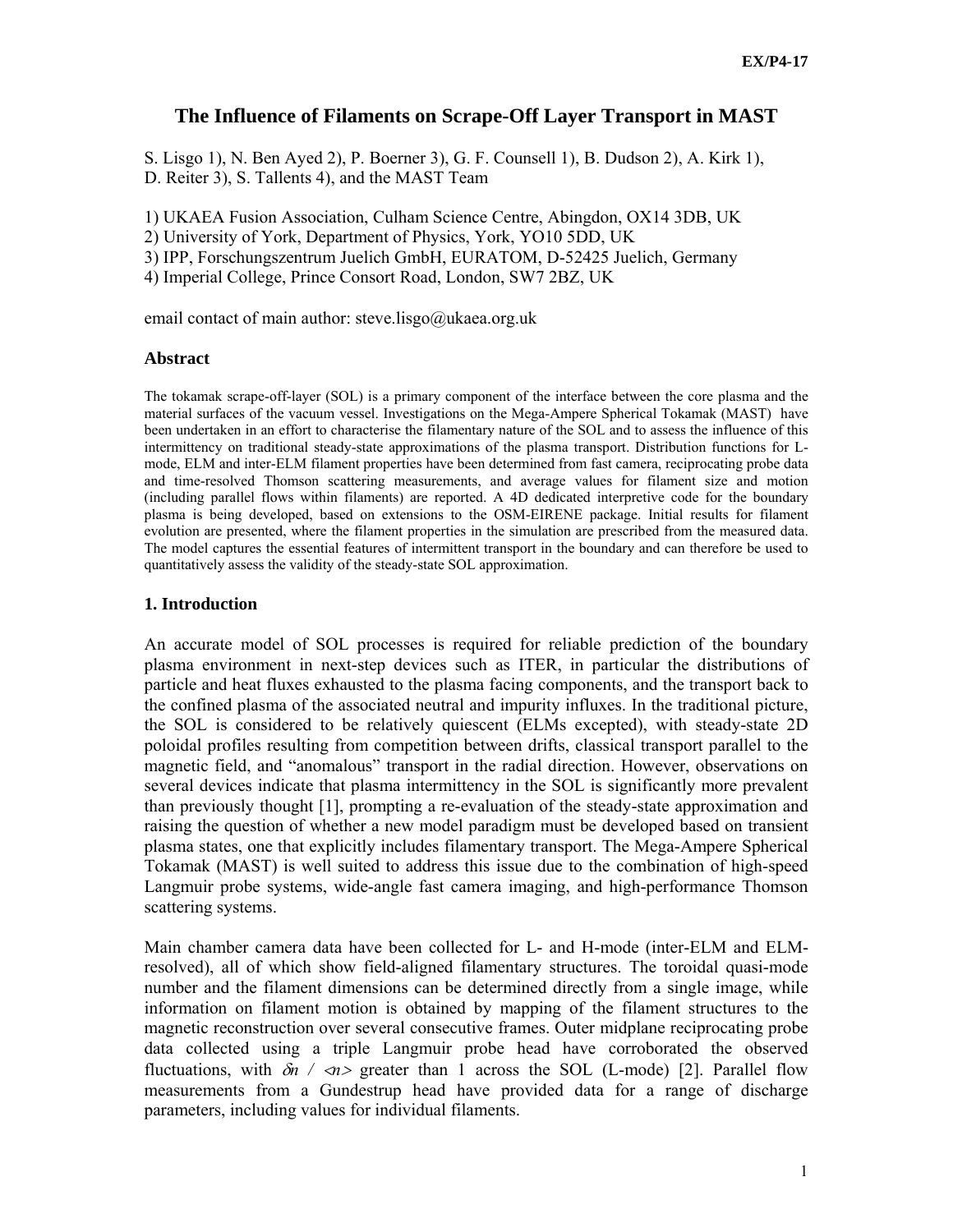Langmuir probe and camera data from the divertor also show intermittency, although at reduced levels near the strike-points. This apparent inconsistency with the high level of plasma fluctuations when mapping to the outer midplane is related to the shear in the pitch angle of the magnetic field near the x-point, which has a smaller scale length than the filaments and therefore acts to toroidally "smear" their radial structure [3]. This suggests that the SOL can be both intermittent and quasi-steady-state at the same time, depending on the relationship of the plasma region in question to the xpoint.

A 4D  $(x,y,z,t -$  guiding center only for kinetic components) dedicated interpretive code for the boundary plasma is under development, based on extensions to the OSM-EIRENE package [4,5]. Note that



*FIG. 1. Filament imaging (unfiltered). (a) L-mode, (b) ELM, (c) inter-ELM, (d) inter-ELM with background subtraction.* 

this is not a first principles predictive code, but rather a semi-empirical model that requires a large amount of experimental information as input, such as data from Langmuir probes, Thomson scattering, spectrometers, cameras (visible and IR), and pressure gauges. Aspects of the plasma solution that are not specified from measurement are largely constrained via conservation equations. The primary objective is to provide the experimentalist with a tool for evaluating SOL transport models in a framework that accurately represents the 3D, timedependent nature of the problem, facilitating cross-comparisons between otherwise disparate diagnostics and allowing notable deficiencies in the model to guide future experimental investigations. Initial simulation results are presented for filament evolution, including x-point smearing, with filament properties prescribed from measured data. Efforts to provide a physics-based description of filament formation and transport include BOUT++ and ESEL runs [6,7], which will eventually be coupled to the semi-empirical model described here. Processes that vary linearly with density are unlikely to be significantly affected by intermittency, for instance the rate coefficient for  $D_\alpha$  emission has a weak density dependence and time-averaged data have been reproduced to within 30% when assuming steady-state [8]. However, the extent to which the filaments affect non-linear processes is unknown; including impurity production and transport related to intermittent fluxes away from the divertor strikepoints, in particular those due to ELMs.

Section 2 describes filament analysis from fast camera imaging, and section 3 presents results from outer midplane Langmuir probe measurements. Section 4 relates the current state of the interpretive model and shows preliminary results.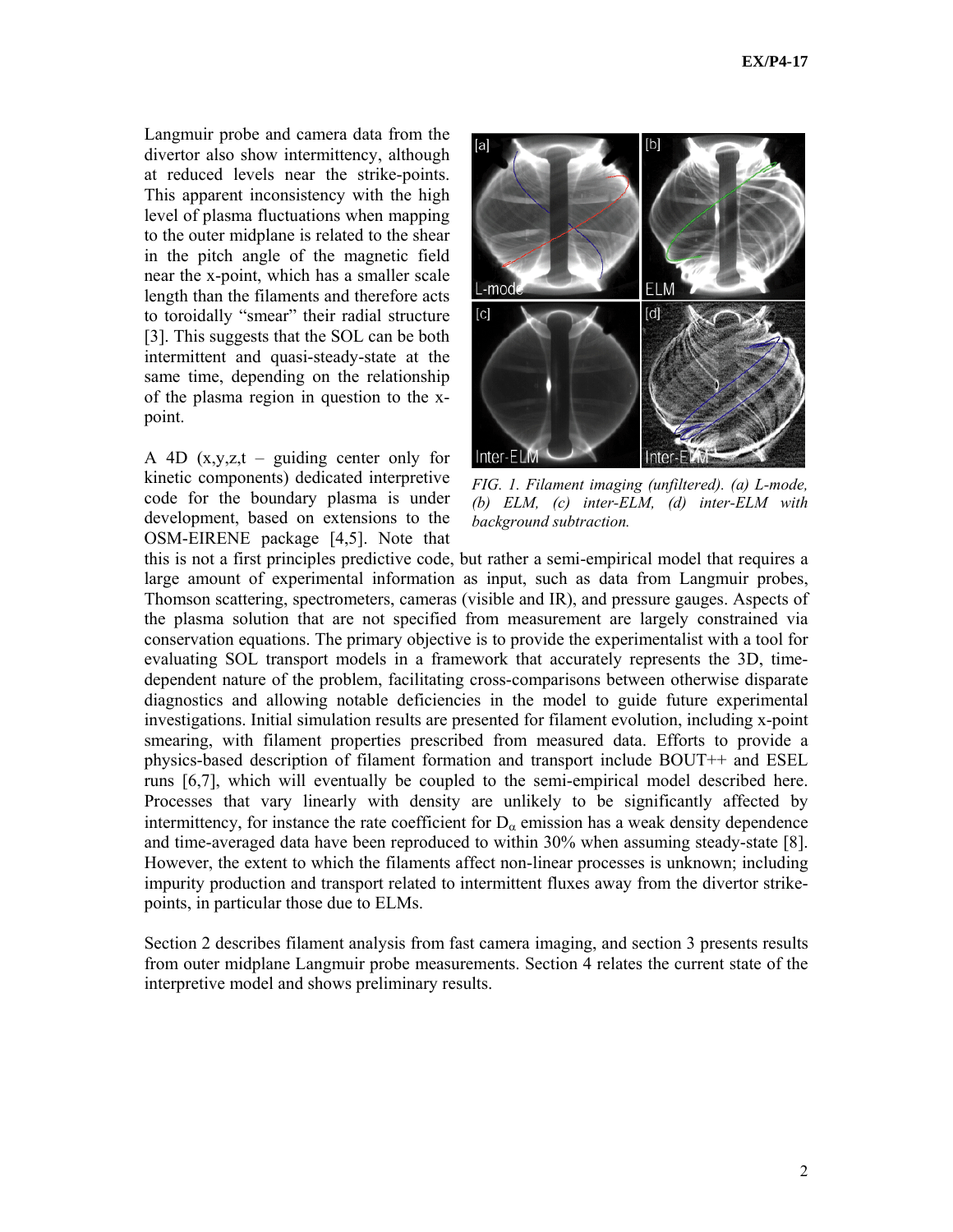# **2. Fast camera analysis of filaments**

The geometry of the MAST vessel and, in particular, the large separation between the plasma edge and the vessel wall (typically around 60 cm) makes for excellent visible imaging of edge structures. Combined with a wide-angle lens, this allows views of the entire plasma to be

| Parameter                                                                             | L-mode    | Inter-ELM  | – ELM     |
|---------------------------------------------------------------------------------------|-----------|------------|-----------|
| <i>N</i> , quasi-toroidal mode number (see text)                                      | 20-50     | $10-40$    | $10 - 20$ |
| $L_{\perp}$ , width in diamagnetic direction (cm)                                     | 7-9       | $9 - 12$   | $2 - 6$   |
| $L_{rad}$ , width in radial direction (cm)                                            | $5 - 10$  | $3 - 5$    | $4-6$     |
| $V_{\phi}$ , toroidal ( <i>assumed</i> , see text) velocity (km s <sup>-1</sup> )     | $2 - 9$   | $3 - 12.5$ | $10 - 30$ |
| $V_r$ , radial velocity (km s <sup>-1</sup> )                                         | 0.5       | $1 - 2$    | $1-9$     |
| $\tau$ , lifetime ( $\mu$ s)                                                          | $40 - 60$ | 50-120     | 100-180   |
| $n_{e,sep}$ , density when filament at separatrix (10 <sup>18</sup> m <sup>-3</sup> ) | $0.6 - 5$ | $0.5 - 2$  | $20 - 60$ |

*Table 1: MAST filament parameters for different confinement regimes [6].* 

taken, an example of which is shown in Figure 1 for all confinement regimes. The camera is a Photron Ultima APX-RS, and is unfiltered so that the observed light is dominated by  $D_{\alpha}$ emission from the electron excitation of the neutral gas surrounding the plasma. Extended filamentary structures can be seen which expand radially far into the SOL and can be tracked

up to ∼10 cm from the last closed flux surface (LCFS). Note that the image in 1(d) has been enhanced by removing the slowly varying background light, leaving only the fast transient features. Filaments are located in space by projecting field lines from EFIT magnetic reconstructions [9,10] onto the images at varying toroidal angle and distance from the LCFS. Using frame rates of 100 kHz, filaments can be tracked over several frames and their toroidal and radial velocities measured. This method has been used to manually measure the properties of L-mode [11], inter-ELM [12, 13] and ELM [14] filaments. These results are summarized in Table 1 for the observed lifetime ( $\tau$ ), radial and toroidal velocities ( $V_r$  and  $V_\varphi$ ), toroidal mode number *N*, radial and perpendicular widths (*L*rad and *L*⊥). Several differences between these filaments are apparent, as we now discuss. The lifetime of ELM filaments is found to be longer than those in L-mode and are observed to accelerate radially outwards from the plasma edge (as indicated by the range in  $V_r$  in table 1) [14]. L-mode and inter-ELM filaments do not appear to accelerate in the SOL.

Toroidal rotation of filaments is always observed to be in the co-current (ion diamagnetic drift) direction in all regimes. Note that it is not possible from these images to distinguish between toroidal and poloidal rotation and so here all perpendicular velocities are quoted as purely toroidal. Rotation speeds for L-mode filaments are typically  $3-4$  km s<sup>-1</sup>, though filaments are observed with a wider spread as shown in Table 1. For L-mode, this rotation is found to be approximately constant for any given filament, but to vary between filaments. This results in constantly changing spacing of filaments, complicating the definition of mode number. Hence the mode numbers *N* listed in Table 1 are pseudo-mode numbers which estimate the number of filaments in 360°. This rotation also produces blurring of the filaments over the  $10 \mu s$  integration time, which has been taken into account.

In H-mode, the edge plasma tends to rotate faster and indeed ELM filaments are observed to rotate faster than those in L-mode. Inter-ELM filaments, however, do not rotate much faster than L-mode filaments: two possible explanations for this are that inter-ELM filaments originate closer to the plasma edge (where the bulk plasma rotation is slower) than ELMs or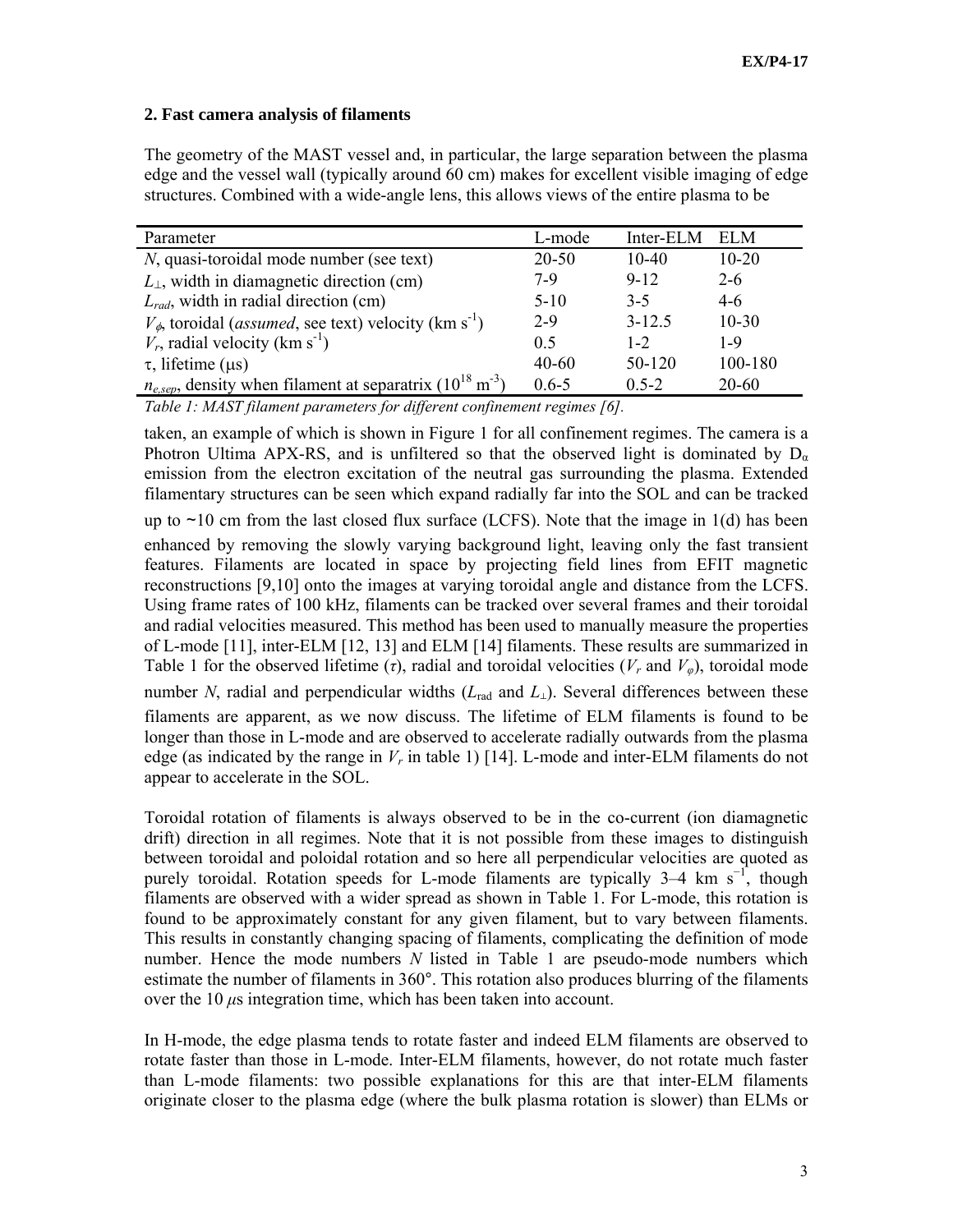that inter-ELM filaments rotate at a different rate relative to the bulk plasma than ELMs. Either of these would indicate different driving processes. Distinguishing between driving processes is difficult with only typical values. An effort to quantify transport dependencies on bulk plasma parameters for inter-ELM filaments is presented in the next section.

## **2.1 Focus on inter-ELM filaments**

Whilst previous efforts have been dedicated to the study of fluctuations in Lmode [14,15,16] and ELMy H-mode [17,18, 15] phases, few efforts have concentrated on the inter-ELM phase, i.e. the period between ELMs, as shown in Figure 1 (c) and (d). As a result, our understanding of edge transport phenomena during these periods is still limited. Transport in the SOL of inter-ELM periods in the NSTX device has been shown to



*red), inter-ELM (dotted-blue) and ELM (solid-green) filaments, for the same discharge. The mean intensity of each distribution and the RMS are plotted in (b). Light intensity of fluctuations in the SOL vary considerably: inter-ELM filaments are the lowest-level fluctuations, followed closely by the L-mode phase, whilst ELM filaments dominate the light emission.* 

include blob-like structures in the radial vs poloidal plane using the gas puff imaging (GPI) diagnostic [19]. More recently, large scale fluctuations, thought to be due to 3D helical structures, have been found in ASDEX Upgrade during inter-ELM periods using both the vertical Thomson scattering system and electron cyclotron emission (ECE) diagnostics [20]. In this section, analysis of the filamentary nature of the transport during H-mode inter-ELM periods in the MAST is presented.



*FIG. 3. Probability density functions (PDF's) of (a) filament perpendicular widths (L*⊥*); the top x-axis corresponds to the original measured widths*  $(L_{\phi})$ *, (b) separation between filaments (* $\Delta r$ *) and (c) the number of filaments per toroidal circuit (N, quasi mode-number). Peak and mean values are marked by long and short dashed lines respectively.*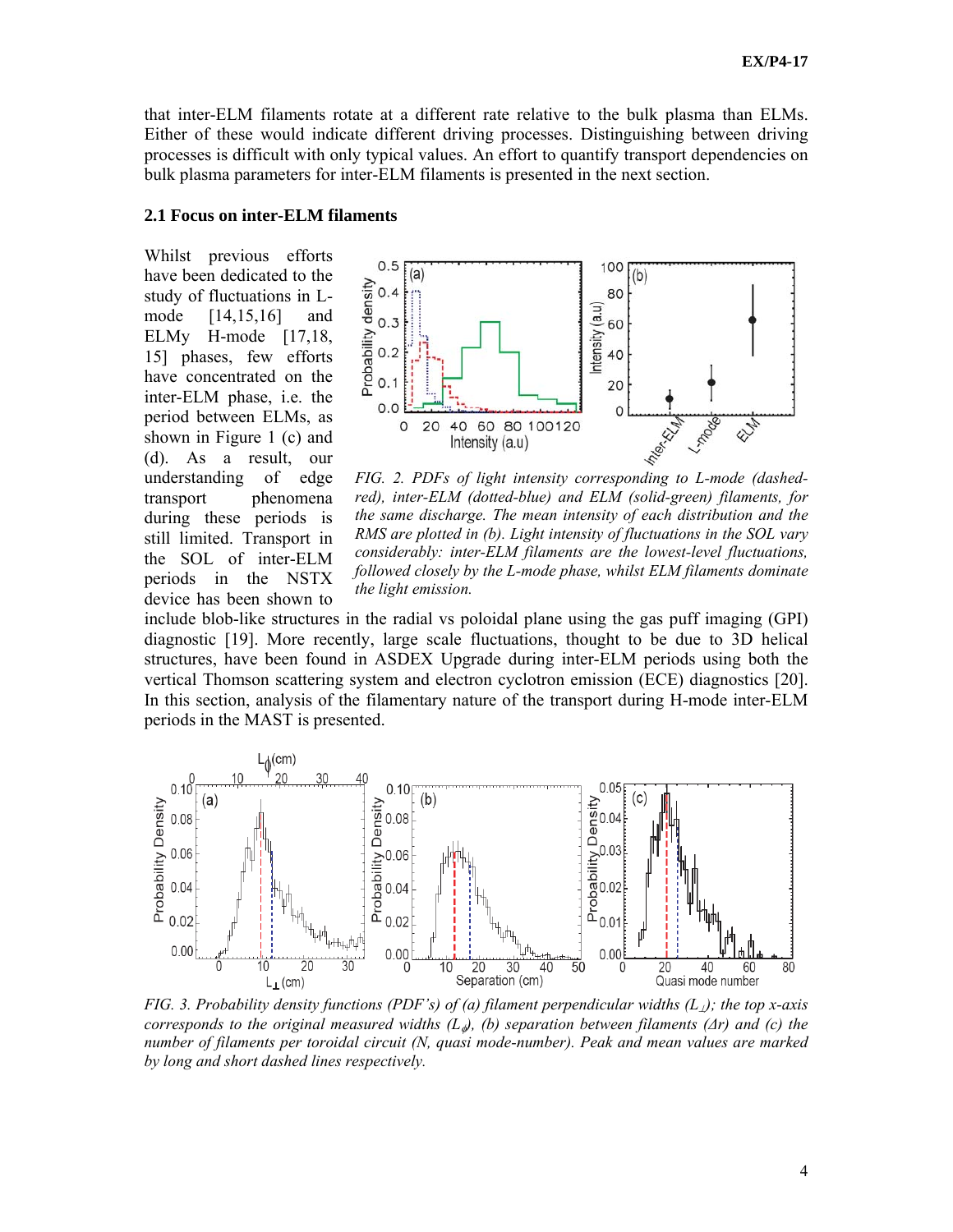Similar to L-mode and ELM filaments, inter-ELM filaments are seen to be aligned with the local magnetic field [14]. The magnitudes of the relative light intensity fluctuations across the discharge vary considerably in the SOL, with maximum registered relative amplitudes of 14,

40 and 140 in arbitrary units for inter-ELM, L-mode and ELM regimes respectively. Automated analysis of high-speed camera images has afforded an important advance: the production of probability distribution functions (PDF's) in order to gain a more complete picture of filament behaviour. Specifically, the distributions are critical to increasing the accuracy of the interpretive transport model (Section 4). The inter-ELM PDF for  $D\alpha$  emission at the outer midplane is shown in Figure 2, along with data for L-Mode and ELMy H-mode.

Examination of 2000 filament widths (*L*⊥) in MAST beam-heated discharge #15622 (I<sub>p</sub> ~ 0.73 MA, B0 ~ 0.51 T; nGW ∼ 0.3-0.5; q95 ∼ 5-6.5) reveals a non-



*FIG. 4. Radial velocities of inter-ELM filaments as a function of core lineaveraged density.* 

Gaussian probability distribution, shown in Figure 3(a), with apeak value (most likely) of ~10 cm, and a mean value of ∼11.5 cm. The long tails are mainly due to (a) the occurrence of closely-spaced and overlapping filaments whose separate widths have been measured as single filament widths, and/or (b) enhanced blurring resulting from filament rotation above 9 km/s. In addition to filament widths, a survey of the separation (∆r) between filaments has also been measured: The PDF, shown in Figure 3 (b), leads to a peak value (most likely value) for filament separation of ∆r ∼ 15 cm and a mean value of ∼ 18 cm. The peak separation has also been used to infer a peak quasi toroidal mode number *N* ∼ 24 using the expression  $N = 360^{\circ}$  / $\Delta$ r. Toroidal mode numbers have also been calculated directly from the number of observed filaments which span the full toroidal circuit on the full view images. Mode numbers within the same discharge are found to vary significantly: they are found to be in the range 10–40 with a peak value of 20 and a mean,  $N_{inter-ELM}$  ~ 26. This range is in good agreement with the observed mode number range on ASDEX Upgrade using the vertical Thomson scattering system [21].

In order to investigate any dependence of filament motion on plasma parameters, toroidal and radial displacements of filaments have been tracked over a wide variety of parameters



density, toroidal field, plasma current, and neutral beam heating power. Whilst no significant changes are observed with  $B_{\phi}$ ,  $I_p$  and  $P_{NBI}$ , motion of these filaments has been found to have a strong dependence on  $\langle n_e \rangle$ . Figure 4 shows the radial velocity of inter-ELM filaments, where the

involving the line-averaged

*FIG. 5. Outer midplane reciprocating probe "Gundestrup" head, with 8 tips located at the end of the probe (purple).* 

mean radial velocities are ∼1.45 km/s and 1.2 km/s, respectively, for high and low densities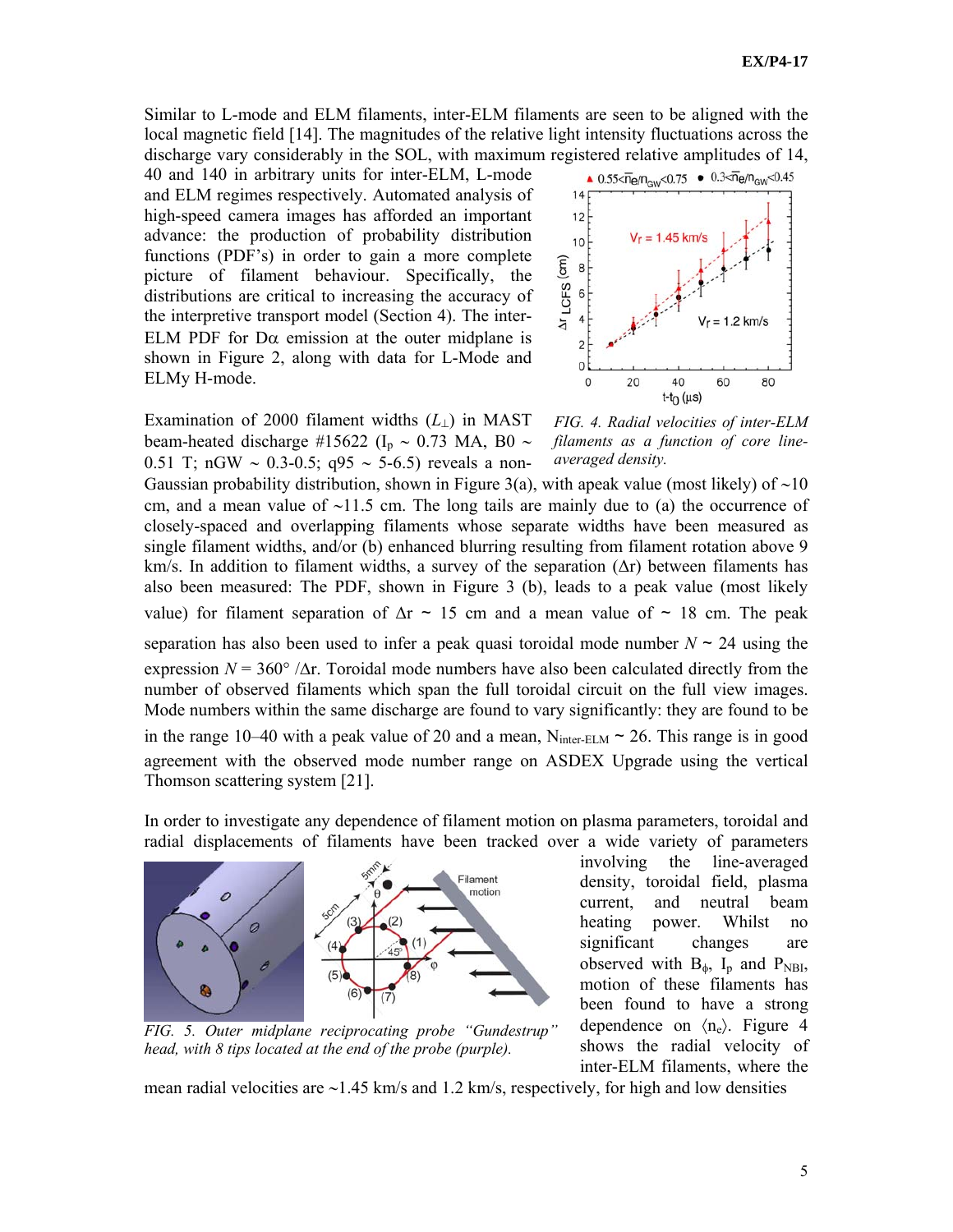## **3. Parallel flows in filaments**

The outboard midplane reciprocating probe (RP) system on MAST is equipped with a circular array of 8 equally spaced, flush-mounted Langmuir probes arranged in diametrically opposite pairs; see Figure 5. These probes are biased to -200V, and used to measure the ion saturation current, I<sub>sat</sub>.



*FIG. 6. Typical saturation current data from the Gundestrup probe, sampled at 500 kHz. The right hand pane is an expanded plot of the red highlighted region on the left.* 

The data are highly intermittent, as illustrated in Figure 6. The distributions of ion saturation currents are formulated using advanced methods: an "Adaptive Kernel Estimate" [22] is used to generate an optimally smoothed histogram in both the peak and tail of the distribution, unbiased by binning choices, and a Monte-Carlo re-sampling technique known as the "Bootstrap Method" [23] is applied to estimate the uncertainties of the distribution function and it's moments. Assuming the distribution of the ion-saturation current density on all pins should be the same in the absence of flows, by comparing normalised bin numbers (high and low percentiles) from the distribution of current on each pin using the standard interpretations for Gundestrup Probes, the parallel flow in the filament and the ambient plasma may be resolved independently.



*FIG. 7. Calculated parallel Mach numbers in filaments for a range of distances to the separatrix at the outer midplane,* ∆*rsep. The independent axis is the normalised bin number across the PDF of the ion saturation current. The black traces are Mach numbers from magnetised probe theory (ion gyroradius smaller than the pin area), and the red traces from unmagnetised theory. The horizontal solid lines are the flow calculated from mean isat and the dashed are from the most frequent isat.*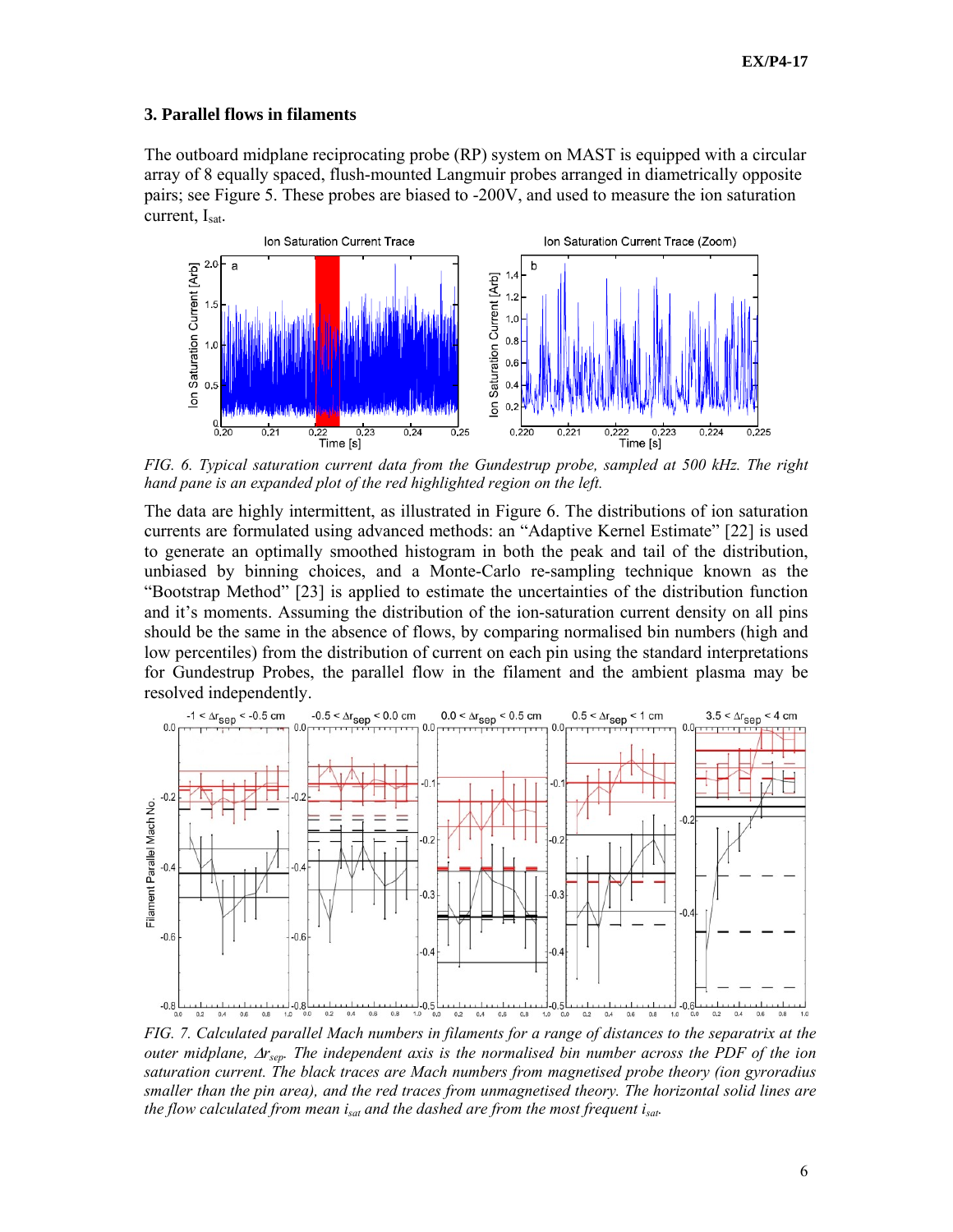Data is presented for a range of probe positions relative to the separatrix in Figure 7. Traces from both magnetised [24] and un-magnetised [25] probe theory are presented since the gyroradii of ions along the probe trajectory are on the order of the Langmuir probe pin collection areas. The average Mach numbers are between 0.2 and 0.4 near the separatrix, decreasing to with distance outboard of the separatrix. Detailed analysis is ongoing.

### **4. Interpretive filament modelling**

The experimental data on the size, motion and plasma conditions (the latter are from Thomson scattering data acquired in "burst mode", not shown here) of MAST filaments are used as input to an empirical model of intermittent structures and transport in the scrape-off layer. A 3D version of the OSM-EIRENE code package has been developed, where OSM generates the modelling grid and formulates a fluid description of the SOL, and the EIRENE Monte-Carlo kinetic transport code follows neutral particles and impurity ions. The computational domain, which generally includes the entire vacuum vessel volume, is divided into tetrahedrons. A filament cross-section is defined at the



*FIG. 8. Upstream Thomson scattering data for Lmode MAST discharge 15169. The dotted line is the best fit. The solid line is the assumed "background", or diffusive plasma, in the absence of filaments.* 

midplane, based on the measured filament size parameters (Table 1), and traced to the target plates with the assumption that the plasma structure is aligned with the magnetic field. The tetrahedron mesh is then locally refined along these field line trajectories. The codes iterate, with the field line bundle moving toroidally and radially as per the measured velocities. This setup provides a geometric framework for interpolating filament models onto the refined regions of the tetrahedron grid, i.e. the regions in the 3D mesh that are spatially well resolved. In future, source and motion data from turbulence codes, such as ESEL or BOUT++, could also be employed, rather than experimental data.

Upstream Thomson scattering data from Ohmic discharge 15169 at 259 ms are plotted in Figure 8. In the initial implementation of the simulation, filaments are transported "on top of" a background hydrogenic plasma, i.e. an approximate representation of the ambient plasma that would be present in the SOL even in the absence of filaments (which, interestingly, is similar to an inter-ELM H-mode SOL plasma [2]). This is taken to be the lower fit to the data shown in the figure, with the same reasoning applied to the target Langmuir probe data (not shown).

Figure 9 shows an example of filament  $D_{\alpha}$  light in the main chamber, where the  $D_{\alpha}$  emission from the background plasma has been subtracted. The structures are field-aligned, but only have a quasi-mode number of 12, which is the (temporary) limitation of the simulation hardware. The left-hand edge of the centre-column is outlined in green. Integration of the calculated emission over multiple time-steps allows a direct comparison between long integration time diagnostics and transport models applied to filament evolution. Impurity tracking modules currently in development for EIRENE will be used to address erosion and mass transport dynamics related to filament interaction with the wall.